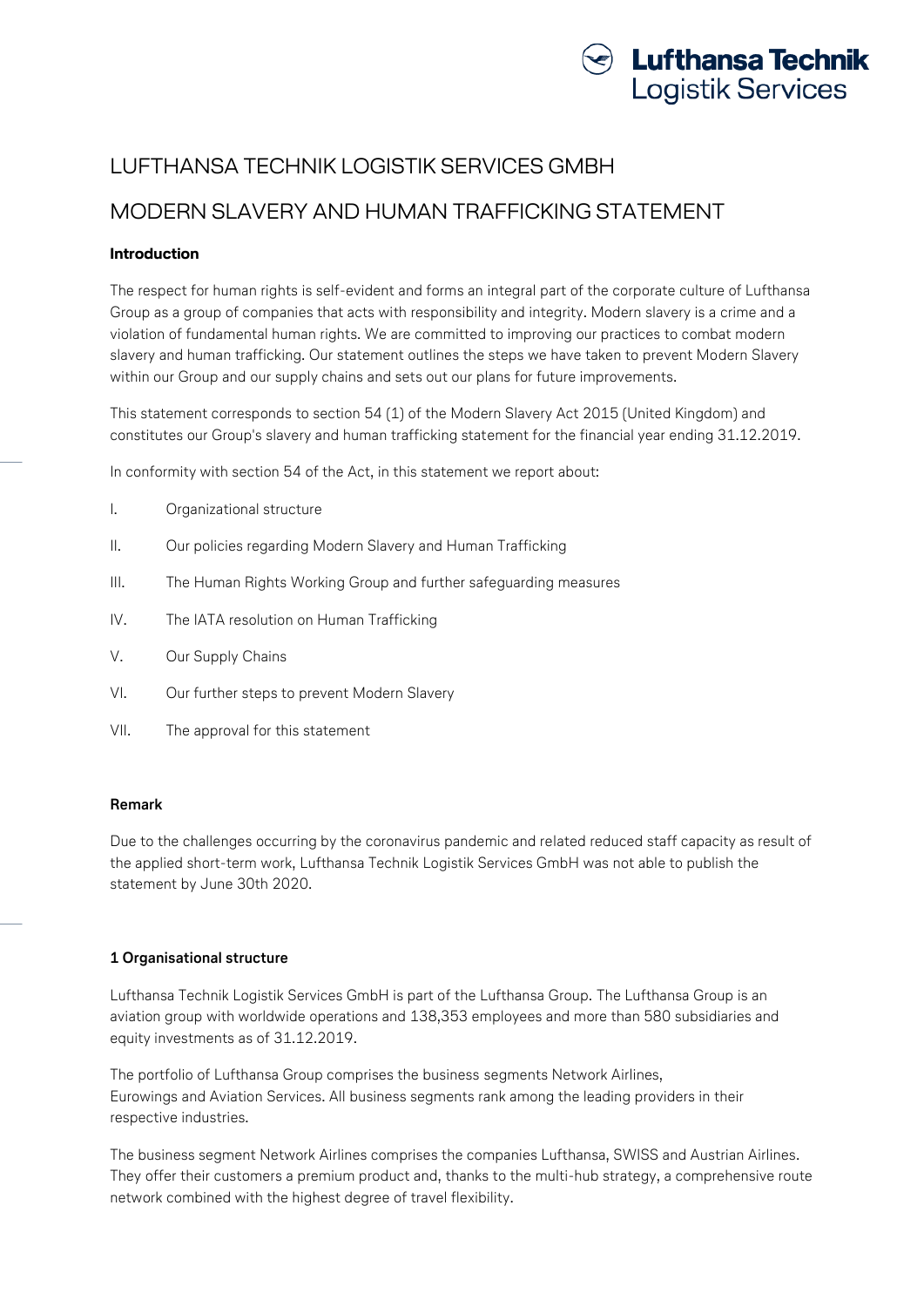The business segment Eurowings comprises the flight operations of Eurowings and the equity investment in SunExpress. They offer an innovative and competitive product for price-sensitive and service-oriented customers in the growing direct-traffic segment. The integration of Brussels Airlines into Eurowings was stopped in the course of the reporting year. Brussels Airlines will instead move closer to Network Airlines and report as part of this business segment from the 2020 financial year onward.

The companies in the business segment Aviation Services are leaders in their worldwide markets and strengthen the portfolio of the Lufthansa Group. They include the business segments

- Logistics,
- MRO (Maintenance, Repair and Overhaul) and
- **•** Catering

as well as other companies and Group functions. Further information regarding the company's structure are described in detail on the Lufthansa Group's corporate website.

In 2019, Lufthansa Group carries over 145 million passengers each year with currently 763 aircraft flying to 318 destinations in 102 countries (data in relation to summer flight schedule 2019).

# **2 Our policies regarding Modern Slavery and Human Trafficking**

As a participant of the UN Global Compact since 2002, the Lufthansa Group attaches great importance in conducting its business in line with internationally acknowledged principles and is committed to embedding respect for human rights as an integral element of its corporate culture. The Group has a large unionized workforce represented by a number of different trade unions.

Our Group Companies consult with employee representative bodies, including trade unions and works councils.

The binding Code of Conduct documents the values, principles and standards of conduct of the Lufthansa Group. Point 6 expressly states, "We respect and uphold the dignity of our employees, customers, and business partners. In all our actions, we ensure that we act in accordance with human rights, the principles of the UN Global Compact, and recognize international labour and social standards. In particular, we reject child labour, forced labour, and exploitation or discrimination of any kind." The Code of Conduct is binding for all bodies, managers and employees of the Lufthansa Group.

The companies are obliged to identify human rights risks and report the type and number of suspicious incidents. Individual complaints can also be made by third parties to the external ombudsman – confidentially if requested. Employees of the Lufthansa Group can also report to their manager, human resources department or the employee representatives. A works agreement with regard to grievance procedures is already in place for all employees in Germany.

# **3 Our Human Rights Working Group and further safeguarding measures**

A Human Rights Working Group was established within the Human Resources and Legal Affairs Division of the Executive Board in 2017 and comprises of representatives from all relevant head office functions as well as Group companies that are potentially at risk. The Project Group monitors and discusses any potential high and extreme risk areas, incidents and actions in relation to Human Rights with the specific field of modern slavery. The Working Group meets generally twice a year to monitor the Group's progress in tackling slavery.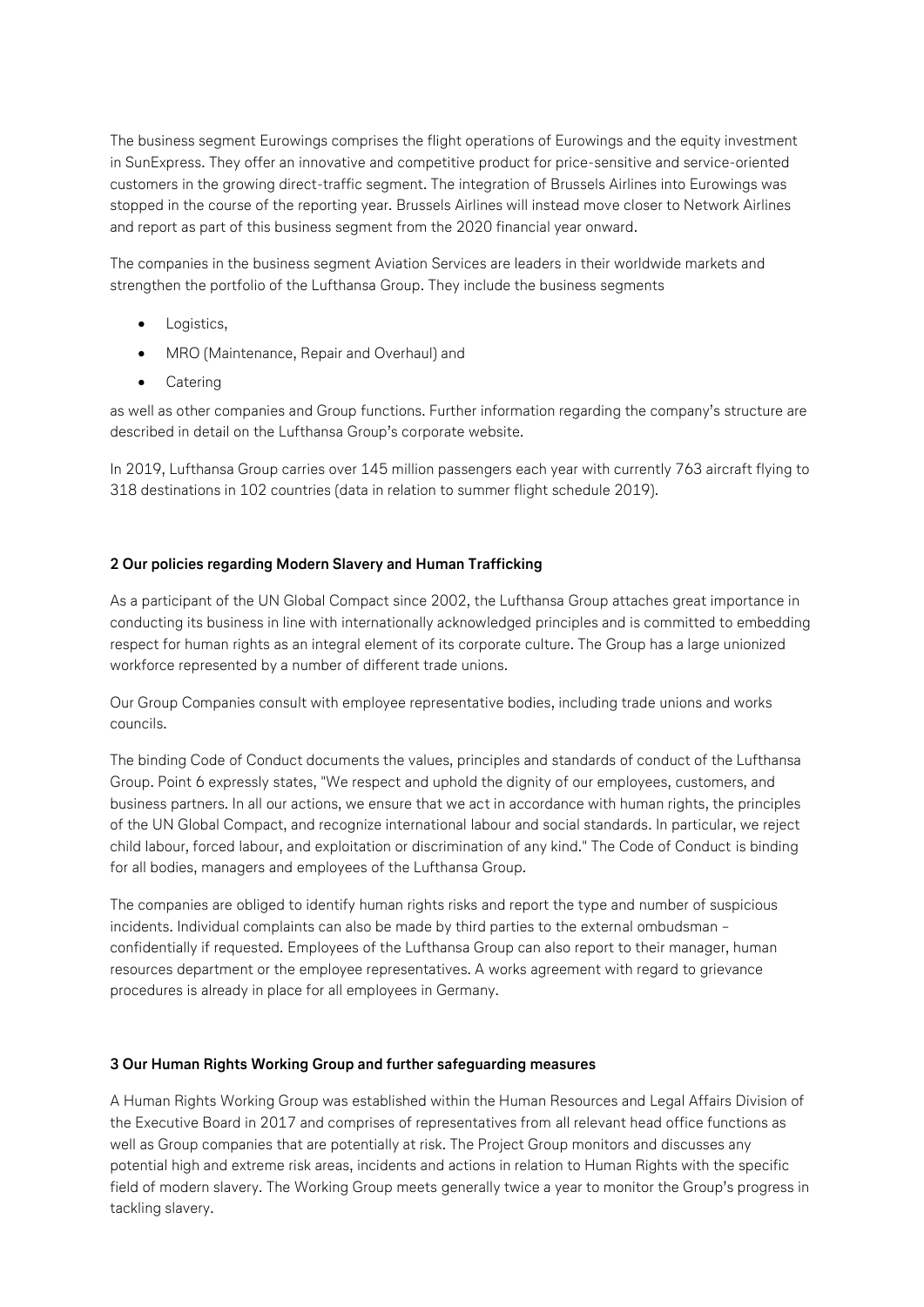Based on an analysis carried out by Verisk Maplecroft, an advisory company, an overview of all Group companies operating in high-risk and extreme-risk countries was drawn up, i.e. countries where the risk of human rights violations are particularly high. The country overview is regularly updated and regular meetings serve to communicate information and develop a uniform, Group-wide position and strategy. Managers and Human Resources departments at these companies should be made aware of their duty of care to avoid human rights violations and the realization of risks due to modern slavery. A specific annex is added to the employment contracts with these managers. In addition, awareness is created by means of focused internal communications to all the employees in the Group. This includes a statement by the Executive Board member for Corporate Human Resources and Legal Affairs emphasizing the responsibility of the Lufthansa Group as a global company that respects human rights.

## **4 The IATA resolution on Human Trafficking**

As a signatory to the IATA Resolution against Trafficking in Persons, ensuring an environment that is free from modern slavery and human trafficking is a matter of course for the Lufthansa Group. The legal prosecution of human trafficking is the responsibility of governments and national law enforcement agencies. Nevertheless, the Lufthansa Group is aware of the importance of this topic and recognizes that as an aviation company it can play a significant role in identifying potential criminal offences. It has therefore implemented a reporting process for flagging suspected cases of human trafficking.

In accordance with IATA recommendations, the Lufthansa Group has integrated the topic into regular pilot and flight attendant training in 2019. These employee groups are made particularly aware of potential signs of human rights violations. Steering and developing the management approach is the responsibility of the Anti-Human Trafficking Task Force, established in 2018, in which all Group companies and relevant Group Functions are represented.

## **5 Our Supply Chains**

In 2019, the Lufthansa Group has more than 40,000 suppliers. The annual procurement volume is about 22 billion Euros. To meet the standards it sets for sustainability of its own products, the Lufthansa Group relies on close co-operation with suppliers who share and implement these standards. This approach is also part of the Lufthansa Group's Code of Conduct. The Lufthansa Group expects from its suppliers that they fully comply with current law, guidelines and regulations concerning fair competition, integrity and responsible practices.

The Group procurement policy includes the obligation to assume social and ecological responsibility. It is to be understood as an overriding specification for all procurement guidelines at the Group companies. In addition, it serves as a handbook for buyers and all employees with contacts in the procurement markets. Among other considerations and to the extent permitted by the competition, it requires that these obligations be included in contracts with suppliers:

- to comply with the ten principles of the UN Global Compact;
- to comply with the four basic principles of the International Labour Organisation (ILO);
- to consent to announced and unannounced audits by companies of the Lufthansa Group;
- to accept the termination of the contract in the event that these contractual obligations are breached.